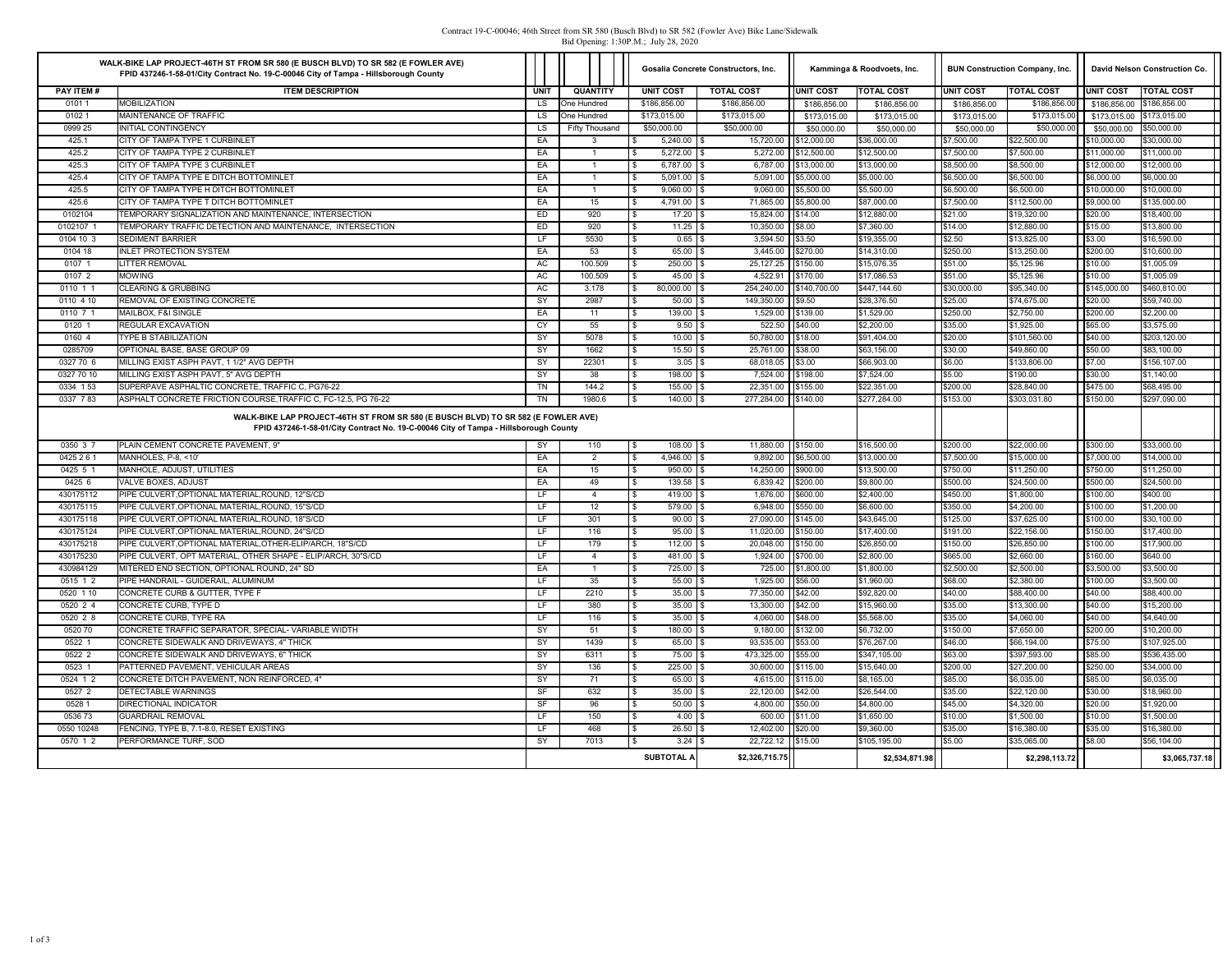## Contract 19-C-00046; 46th Street from SR 580 (Busch Blvd) to SR 582 (Fowler Ave) Bike Lane/Sidewalk Bid Opening: 1:30P.M.; July 28, 2020

|                       | WALK-BIKE LAP PROJECT-46TH ST FROM SR 580 (E BUSCH BLVD) TO SR 582 (E FOWLER AVE)<br>FPID 437246-1-58-01/City Contract No. 19-C-00046 City of Tampa - Hillsborough County |                   |                         |                                   |                                  |                    |                      |                        |                      |                        |                      |                        |
|-----------------------|---------------------------------------------------------------------------------------------------------------------------------------------------------------------------|-------------------|-------------------------|-----------------------------------|----------------------------------|--------------------|----------------------|------------------------|----------------------|------------------------|----------------------|------------------------|
| PAY ITEM #            | <b>ITEM DESCRIPTION</b>                                                                                                                                                   | <b>UNIT</b>       | QUANTITY                | <b>UNIT COST</b>                  | <b>TOTAL COST</b>                |                    | <b>UNIT COST</b>     | <b>TOTAL COST</b>      | <b>UNIT COST</b>     | <b>TOTAL COST</b>      | <b>UNIT COST</b>     | <b>TOTAL COST</b>      |
| 0700 1 11             | SINGLE POST SIGN, F&I GROUND MOUNT, UP TO 12 SF                                                                                                                           | AS                | 42                      | 176.00 \$                         |                                  | 7,392.00           | \$176.00             | \$7,392.00             | \$250.00             | \$10,500.00            | \$250.00             | \$10,500.00            |
| 0700 1 12             | SINGLE POST SIGN, F&I GROUND MOUNT, 12-20 SF                                                                                                                              | AS                | $\overline{1}$          | 1,488.00 \$<br>$\mathbf{s}$       |                                  | 1,488.00           | \$1,490.00           | \$1,490.00             | \$1,786.00           | \$1,786.00             | \$2,200.00           | \$2,200.00             |
| 0700 150              | SINGLE POST SIGN, RELOCATE                                                                                                                                                | AS                | 2                       | $102.00$ \$                       |                                  | 204.00             | \$102.00             | \$204.00               | \$250.00             | \$500.00               | \$150.00             | \$300.00               |
| 0700 160              | SINGLE POST SIGN, REMOVE                                                                                                                                                  | AS                | 8                       | 36.00                             |                                  | 288.00             | \$36.00              | \$288.00               | \$50.00              | \$400.00               | \$55.00              | \$440.00               |
| 0700 3401             | SIGN PANEL, INSTALL, UP TO 12 SF                                                                                                                                          | EA                | 6                       | 106.00 \$<br>l \$                 |                                  | 636.00             | \$106.00             | \$636.00               | \$150.00             | \$900.00               | \$150.00             | \$900.00               |
| 0700 3601             | SIGN PANEL, REMOVE, UP TO 12 SF                                                                                                                                           | EA                | 6                       | $28.00$ \$                        |                                  | 168.00             | \$28.00              | \$168.00               | \$50.00              | \$300.00               | \$140.00             | \$840.00               |
| 0710 90               | PAINTED PAVEMENT MARKINGS. FINAL SURFACE                                                                                                                                  | LS                | $\overline{1}$          | $9,110.00$ \$                     |                                  | 9,110.00           | \$10,000.00          | \$10,000.00            | \$11,000.00          | \$11,000.00            | \$15,000.00          | \$15,000.00            |
| 0711 11123            | THERMOPLASTIC, STANDARD, WHITE, SOLID, 12" FOR CROSSWALK AND ROUNDABOUT                                                                                                   | LF.               | 613                     | 2.60S<br>$\mathbb{S}$             |                                  | 1,593.80           | \$2.60               | \$1,593.80             | \$4.00               | \$2,452.00             | \$4.00               | \$2,452.00             |
| 0711 11125            | THERMOPLASTIC, STANDARD, WHITE, SOLID, 24" FOR STOP LINE AND CROSSWALK                                                                                                    | LF                | 910                     | $\hat{\mathbf{x}}$<br>3.60S       |                                  | 3,276.00           | \$3.60               | \$3,276.00             | \$5.00               | \$4,550.00             | \$5.50               | \$5,005.00             |
| 0711 11141            | THERMOPLASTIC, STANDARD, WHITE, 2-4 DOTTED GUIDELINE/ 6-10 GAP EXTENSION, 6"                                                                                              | GM                | $\overline{0}$          | 3,243.24<br>١s                    |                                  | 120.00             | \$3,000.00           | \$111.00               | \$4,000.00           | \$148.00               | \$4,600.00           | \$170.20               |
| 0711 11143            | THERMOPLASTIC. STANDARD. WHITE. 2-4 DOTTED GUIDELINE. 12" FOR ROUNDABOUT                                                                                                  | GM                | $^{\circ}$              | $3,461.54$ \$                     |                                  | 90.00              | \$3,000.00           | \$78.00                | \$4,000.00           | \$104.00               | \$4,600.00           | \$119.60               |
| 0711 11160            | THERMOPLASTIC, STANDARD, WHITE, MESSAGE OR SYMBOL                                                                                                                         | EA                | $\overline{4}$          | $\mathbf{s}$<br>200.00 \$         |                                  | 800.00             | \$200.00             | \$800.00               | \$240.00             | \$960.00               | \$310.00             | \$1,240.00             |
| 0711 11170            | THERMOPLASTIC, STANDARD, WHITE, ARROW                                                                                                                                     | EA                | 5                       | 60.00 \$                          |                                  | 300.00             | \$60.00              | \$300.00               | \$75.00              | \$375.00               | \$100.00             | \$500.00               |
| 0711 11224            | THERMOPLASTIC. STANDARD. YELLOW. SOLID. 18" FOR DIAGONAL OR CHEVRON                                                                                                       | LF                | 174                     | $2.80$ \ \$<br>$\mathbf{\hat{x}}$ |                                  | 487.20             | \$2.80               | \$487.20               | \$4.00               | \$696.00               | \$5.00               | \$870.00               |
| 0711 14123            | THERMOPLASTIC, PREFORMED, WHITE, SOLID, 12" FOR CROSSWALK                                                                                                                 | LF.               | 275                     | $6.75$ \$<br>$\mathbf{s}$         |                                  | 1,856.25           | \$6.75               | \$1,856.25             | \$10.00              | \$2,750.00             | \$10.00              | \$2,750.00             |
| 0711 14125            | THERMOPLASTIC, PREFORMED, WHITE, SOLID, 24" FOR CROSSWALK                                                                                                                 | LF                | 217                     | $13.50$ \$<br>$\mathbb{S}$        |                                  | 2,929.50           | \$13.50              | \$2,929.50             | \$17.00              | \$3,689.00             | \$20.00              | \$4,340.00             |
| 0711 14160            | THERMOPLASTIC, PREFORMED, WHITE, MESSAGE                                                                                                                                  | EA                | 61                      | 230.00 \$                         | 14,030.00                        |                    | \$230.00             | \$14,030.00            | \$276.00             | \$16,836.00            | \$350.00             | \$21,350.00            |
| 0711 16101            | THERMOPLASTIC, STANDARD-OTHER SURFACES, WHITE, SOLID, 6"                                                                                                                  | <b>GM</b>         | $\overline{\mathbf{3}}$ | 3.706.55 \$                       | 10.471.00                        |                    | \$3,700.00           | \$10,452.50            | \$4,600.00           | \$12,995.00            | \$5,700.00           | \$16,102.50            |
| 0711 16201            | THERMOPLASTIC, STANDARD-OTHER SURFACES, YELLOW, SOLID, 6"                                                                                                                 | GM                | $\mathbf{3}$            | 3,694.66<br>l S                   | 10,248.99                        |                    | \$3,700.00           | \$10,263.80            | \$4,500.00           | \$12,483.00            | \$5,700.00           | \$15,811.80            |
|                       | 300-Signing & Pavement Markings                                                                                                                                           | <b>SUBTOTAL B</b> |                         |                                   | \$.<br>65.488.74                 |                    |                      | \$66,356.05            |                      | \$83,424.00            |                      | \$100,891.10           |
|                       | WALK-BIKE LAP PROJECT-46TH ST FROM SR 580 (E BUSCH BLVD) TO SR 582 (E FOWLER AVE)<br>FPID 437246-1-58-01/City Contract No. 19-C-00046 City of Tampa - Hillsborough County |                   |                         |                                   |                                  |                    |                      |                        |                      |                        |                      |                        |
| PAY ITEM #            | <b>ITEM DESCRIPTION</b>                                                                                                                                                   |                   | <b>UNIT</b>             | <b>QUANTITY</b>                   | <b>UNIT COST</b><br><b>TOTAL</b> |                    | <b>UNIT COST</b>     | <b>TOTAL</b>           | <b>UNIT COST</b>     | <b>TOTAL</b>           |                      |                        |
| 0630 2 11             | CONDUIT, FURNISH & INSTALL, OPEN TRENCH                                                                                                                                   |                   | LF.                     | 60<br>£.                          | 45.25<br>s.                      | 2,715.00           | \$45.00              | \$2,700.00             | \$55.00              | \$3,300.00             | \$65.00              | \$3,900.00             |
| 0630 2 12             | CONDUIT, FURNISH & INSTALL, DIRECTIONAL BORE                                                                                                                              |                   | LF.                     | 230<br>£.                         | 37.30<br>£.                      | 8.579.00           | \$37.00              | \$8,510.00             | \$45.00              | \$10,350.00            | \$55.00              | \$12,650.00            |
| 0632 7 1              | SIGNAL CABLE- NEW OR RECONSTRUCTED INTERSECTION. FURNISH & INSTALL                                                                                                        |                   | <b>PI</b>               | $\overline{1}$                    | \$11,727.00<br>s.                | 11,727.00          | \$11,800.00          | \$11,800.00            | \$16,000.00          | \$16,000.00            | \$17,000.00          | \$17,000.00            |
| 0632 7 6              | SIGNAL CABLE, REMOVE- INTERSECTION                                                                                                                                        |                   | PI                      | $\overline{1}$<br>$\mathbf{s}$    | 1.812.00                         | 1.812.00           | \$1,812.00           | \$1,812.00             | \$2,500.00           | \$2,500.00             | \$2,600.00           | \$2,600.00             |
| 0635 2 12             | PULL & SPLICE BOX, F&I, 24" X 36" COVER SIZE                                                                                                                              |                   | EA                      | 14                                | $$1.061.00$ $$$                  | 14,854.00          | \$1,061.00           | \$14,854.00            | \$2,000.00           | \$28,000.00            | \$1,500.00           | \$21,000.00            |
| 0646 1 11             | ALUMINUM SIGNALS POLE, PEDESTAL                                                                                                                                           |                   | EA                      | $\mathbf{3}$<br>$\mathbf{s}$      | 1.638.00<br>\$.                  | 4.914.00           | \$1,638.00           | \$4,914.00             | \$2,000.00           | \$6,000.00             | \$2,400.00           | \$7,200.00             |
| 0653 1 11             | PEDESTRIAN SIGNAL, FURNISH & INSTALL LED COUNTDOWN, 1 WAY                                                                                                                 |                   | AS                      | $\overline{4}$                    | 657.00 \$                        | 2,628.00           | \$657.00             | \$2,628.00             | \$789.00             | \$3,156.00             | \$1,000.00           | \$4,000.00             |
| 0653 160              | PEDESTRIAN SIGNAL, REMOVE PED SIGNAL- POLE/PEDESTAL TO REMAIN                                                                                                             |                   | AS                      | 2<br>\$                           | 877.00<br>£.                     | 1.754.00           | \$877.00             | \$1,754.00             | \$1,053.00           | \$2,106.00             | \$1,250.00           | \$2,500.00             |
| 0654 2 22             | RECTANGULAR RAPID FLASHING BEACON, FURNISH & INSTALL- SOLAR POWERED, COMPLETE SIGN ASSEMBLY- BACK TO BACK                                                                 |                   | AS                      | 10                                | $$7.468.00$ \ \$                 | 74,680.00          | \$7,468.00           | \$74,680.00            | \$10,000.00          | \$100,000.00           | \$11,000.00          | \$110,000.00           |
| 0660 2101             | LOOP ASSEMBLY- F&I. TYPE A                                                                                                                                                |                   | AS                      | $\overline{4}$                    | 834.00                           | 3,336.00           | \$834.00             | \$3,336.00             | \$1,001.00           | \$4,004.00             | \$1,200.00           | \$4,800.00             |
| 0660 2106             | LOOP ASSEMBLY, F&I, TYPE F                                                                                                                                                |                   | AS                      | $\mathbf{A}$<br>\$                | 967.00                           | 3,868.00           | \$967.00             | \$3,868.00             | \$1,500.00           | \$6,000.00             | \$1,400.00           | \$5,600.00             |
| 0665 1 12<br>0665 160 | PEDESTRIAN DETECTOR, FURNISH & INSTALL, ACCESSIBLE<br>PEDESTRIAN DETECTOR, REMOVE- POLE/PEDESTAL TO REMAIN                                                                |                   | EA<br>EA                | $\overline{4}$<br>2               | 301.00<br>129.00                 | 1.204.00<br>258.00 | \$301.00<br>\$129.00 | \$1,204.00<br>\$258.00 | \$500.00<br>\$200.00 | \$2,000.00<br>\$400.00 | \$500.00<br>\$200.00 | \$2,000.00<br>\$400.00 |
| 0670 5110             | TRAFFIC CONTROLLER ASSEMBLY, F&I, NEMA                                                                                                                                    |                   | AS                      | $\overline{1}$                    | $$31,400.00$ $$31,400.00$        |                    | \$31,400.00          | \$31,400.00            | \$45,000.00          | \$45,000.00            | \$45,000.00          | \$45,000.00            |
| 0670 5600             | TRAFFIC CONTROLLER ASSEMBLY, REMOVE CONTROLLER WITH CABINET                                                                                                               |                   | AS                      | $\overline{1}$                    | $$2,157.00$ $$2,157.00$          |                    | \$2,157.00           | \$2,157.00             | \$3,000.00           | \$3,000.00             | \$3,100.00           | \$3,100.00             |
| 0700 5 22             | INTERNALLY ILLUMINATED SIGN, FURNISH & INSTALL. OVERHEAD MOUNT, 12-18 SF                                                                                                  |                   | EA                      | $\overline{4}$                    | \$ 5.226.00 \$ 20.904.00         |                    | \$5,226.00           | \$20,904.00            | \$9,000.00           | \$36,000.00            | \$7,500.00           | \$30,000.00            |
| 500-Signalization     |                                                                                                                                                                           |                   |                         | SUBTOTAL C                        | \$186,790.00                     |                    |                      | \$186,779.00           |                      | \$267.816.00           |                      | \$271,750.00           |